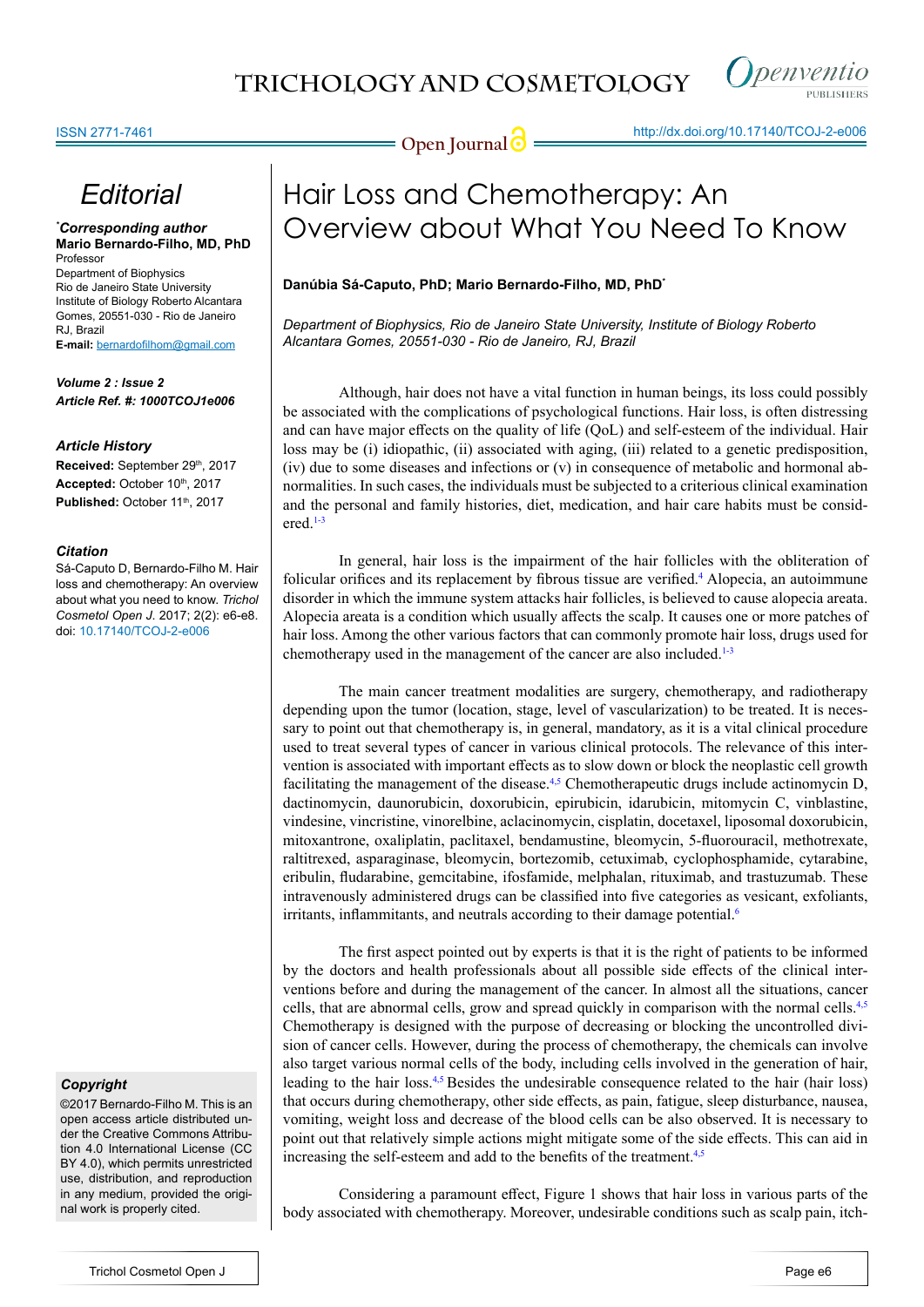

ing, or tenderness associated with the hair loss have also been reported. In consequence, naturally, besides the physical discomforts, these effects on the scalp associated with chemotherapy compromise the aesthetics of the individual. This can contribute to emotion distressing often observed in individuals with hair loss.<sup>[4,5](#page-2-1)</sup>



Considering hair loss due to the chemotherapy, it is important to point out that (i) hair fall can start from up to one to four weeks after the beginning of the drug intervention, (ii) the quantity of hair that is lost can vary, depending on the type and quantity of drugs, (iii) the perception of the fall of the hair occurs due the clumps of hair in the hair brush or in the washes of it. Putting together all these reflections, it is important to plan strategies to try to avoid or minimize the distress or to protect the scalp due to the hair loss before starting chemotherapy. $4,5$ 

Pertaining to the aesthetic aspects, before chemotherapy the individuals can select a wig to wear whenever desirable. This makes it easier to find a wig with a specific hair color and texture suitable to the person. Moreover, there are other options, as to wear, a head scarf, caps or turban.[4,5](#page-2-1)

Coming to protection, it is mandatory to use a sunscreen with proper sun protection factor (SPF) on the body and head. Furthermore, it is relevant to wear a hat or to cover the head to protect the scalp whenever the individual is exposed to the sun. There are some hats that have a solar protection and it could be a suitable alternative. In some cases, the individuals live in cold regions where a hat or scarf would also be recommended. Naturally, the wig, scarf or turbans are also important in protection besides the aesthetic approaches.[4,5](#page-2-1)

About the strategies to prevent or to reduce the amount of hair loss, scalp cooling or scalp hypothermia are suggested. It is suggested that these techniques would decrease the blood circulation in the scalp and, consequently, the concentration of chemotherapeutics. It is necessary to consider that the hair cannot grow back fully, and it may have a different texture or color than the original hair before the chemotherapy.[4,5](#page-2-1)

It is also necessary to know that when hair begins to grow back, it will be, in general, fragile. Therefore, special care must be taken.<sup>[4,5](#page-2-1)</sup> In consequence, it is important to avoid treatments involving the use of harsh or strong chemical products. A professional cosmetologist or trichologist could aid to in selecting a suitable product in such cases.

Since the importance of hair to an individual is indispensable, this has stimulated a large number of investigations in the world. This fact can be verified by the total number of publications in the databank PubMed (on September  $23<sup>rd</sup>$ , 2017) with the keywords "hair", that is around 79,492 and 4,161 papers with "hair loss". Table 1 shows the increase in number of publications along the time in the last ten years. Furthermore, the percentage of the publication in these years corresponds to about 52% of the total of the publications with "hair loss" and 37% with "hair". This indicates a strong recent interest in the hair that could be associated with the aesthetic approaches, consequently improving the QoL and self-esteem. The strong scientific interest in these subjects, demonstrate the relevance of hair to human beings. Different kinds of researches have been carried out in the world to try and understand more about this no peripheral component, that has such importance in the well-being of people.

In conclusion, there is a possible dramatic distress due to chemotherapy related to aesthetics in consequence of the hair loss. However, it is imperative to define a basic approach about this undesirable effect due to the intervention with drugs and the importance to know more about the side effects. Furthermore, it is necessary to know about the protection against undesirable effects due to the sun and the cold air. The hair loss due to the chemotherapy, in general, is a temporary side effect, and normally, hair will